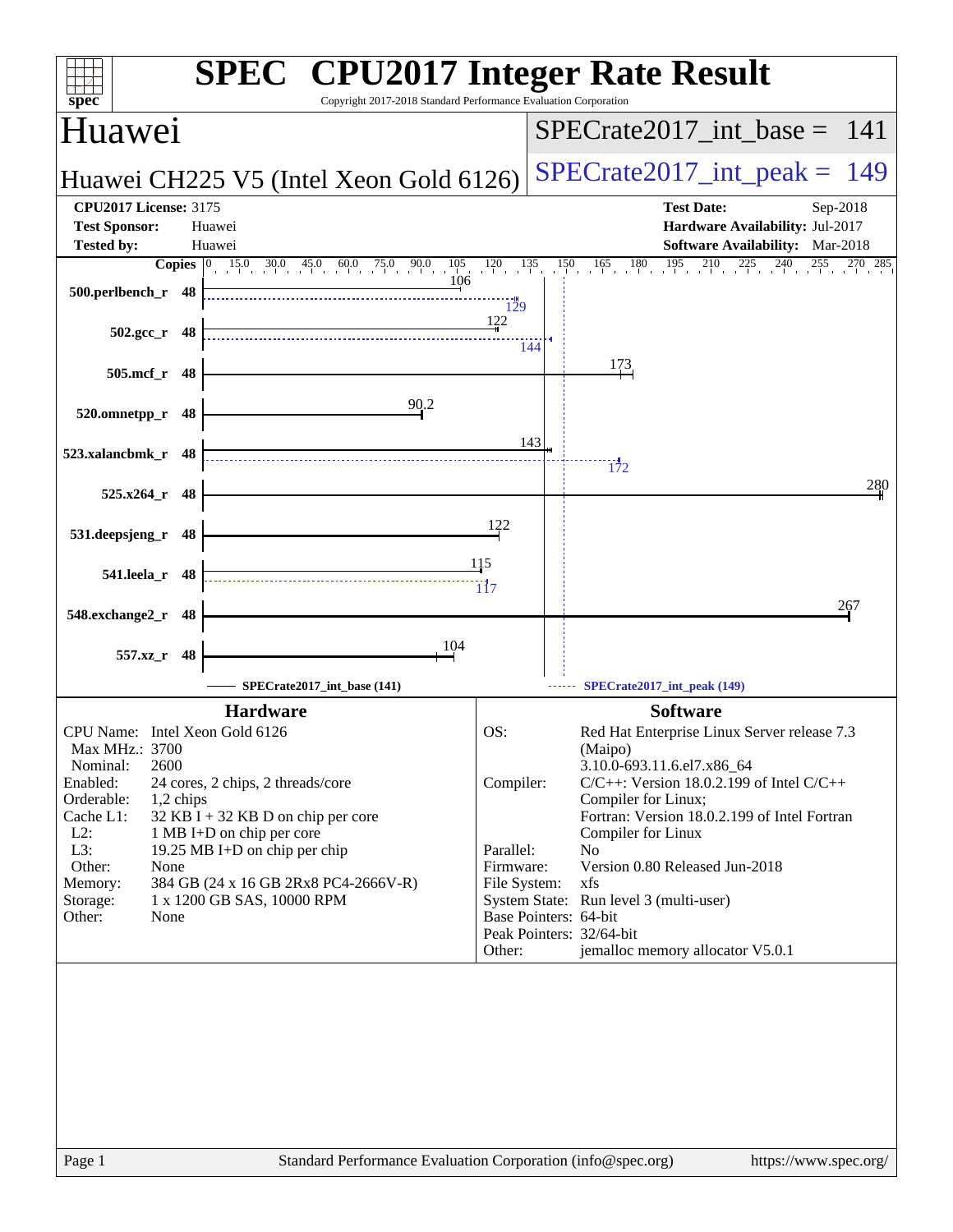

Copyright 2017-2018 Standard Performance Evaluation Corporation

## Huawei

### [SPECrate2017\\_int\\_base =](http://www.spec.org/auto/cpu2017/Docs/result-fields.html#SPECrate2017intbase) 141

Huawei CH225 V5 (Intel Xeon Gold 6126) SPECrate  $2017$ \_int\_peak = 149

**[CPU2017 License:](http://www.spec.org/auto/cpu2017/Docs/result-fields.html#CPU2017License)** 3175 **[Test Date:](http://www.spec.org/auto/cpu2017/Docs/result-fields.html#TestDate)** Sep-2018 **[Test Sponsor:](http://www.spec.org/auto/cpu2017/Docs/result-fields.html#TestSponsor)** Huawei **[Hardware Availability:](http://www.spec.org/auto/cpu2017/Docs/result-fields.html#HardwareAvailability)** Jul-2017 **[Tested by:](http://www.spec.org/auto/cpu2017/Docs/result-fields.html#Testedby)** Huawei **[Software Availability:](http://www.spec.org/auto/cpu2017/Docs/result-fields.html#SoftwareAvailability)** Mar-2018

#### **[Results Table](http://www.spec.org/auto/cpu2017/Docs/result-fields.html#ResultsTable)**

|                           | <b>Base</b>   |                |       |                | <b>Peak</b> |                |              |               |                |              |                |              |                |              |
|---------------------------|---------------|----------------|-------|----------------|-------------|----------------|--------------|---------------|----------------|--------------|----------------|--------------|----------------|--------------|
| <b>Benchmark</b>          | <b>Copies</b> | <b>Seconds</b> | Ratio | <b>Seconds</b> | Ratio       | <b>Seconds</b> | <b>Ratio</b> | <b>Copies</b> | <b>Seconds</b> | <b>Ratio</b> | <b>Seconds</b> | <b>Ratio</b> | <b>Seconds</b> | <b>Ratio</b> |
| $500.$ perlbench_r        | 48            | 719            | 106   | 718            | 106         | 718            | 106          | 48            | 587            | 130          | 591            | 129          | 594            | <b>29</b>    |
| $502.\text{gcc}_r$        | 48            | 558            | 122   | 559            | 122         | 563            | 121          | 48            | 473            | 144          | 473            | 144          | 473            | 144          |
| $505$ .mcf r              | 48            | 450            | 173   | 437            | 177         | 450            | 172          | 48            | 450            | 173          | 437            | 77           | 450            | 172          |
| 520.omnetpp_r             | 48            | 693            | 90.8  | 698            | 90.2        | 700            | 90.0         | 48            | 693            | 90.8         | 698            | 90.2         | 700            | 90.0         |
| 523.xalancbmk r           | 48            | 356            | 142   | 352            | 144         | 354            | 143          | 48            | 294            | 172          | 296            | 171          | 295            | 172          |
| 525.x264 r                | 48            | 300            | 280   | 299            | 281         | 301            | 279          | 48            | 300            | 280          | 299            | 281          | 301            | 279          |
| 531.deepsjeng_r           | 48            | 450            | 122   | 449            | 122         | 450            | 122          | 48            | 450            | 122          | 449            | 122          | 450            | 122          |
| 541.leela r               | 48            | 694            | 114   | 690            | 115         | 692            | 115          | 48            | 679            | 117          | 677            | 117          | 679            | 117          |
| 548.exchange2_r           | 48            | 471            | 267   | 471            | 267         | 472            | 267          | 48            | 471            | 267          | 471            | 267          | 472            | 267          |
| $557.xz$ _r               | 48            | 500            | 104   | 500            | 104         | 538            | 96.4         | 48            | 500            | 104          | 500            | <b>104</b>   | 538            | 96.4         |
| $SPECrate2017$ int base = |               |                | 141   |                |             |                |              |               |                |              |                |              |                |              |

**[SPECrate2017\\_int\\_peak =](http://www.spec.org/auto/cpu2017/Docs/result-fields.html#SPECrate2017intpeak) 149**

Results appear in the [order in which they were run.](http://www.spec.org/auto/cpu2017/Docs/result-fields.html#RunOrder) Bold underlined text [indicates a median measurement.](http://www.spec.org/auto/cpu2017/Docs/result-fields.html#Median)

#### **[Submit Notes](http://www.spec.org/auto/cpu2017/Docs/result-fields.html#SubmitNotes)**

 The numactl mechanism was used to bind copies to processors. The config file option 'submit' was used to generate numactl commands to bind each copy to a specific processor. For details, please see the config file.

#### **[Operating System Notes](http://www.spec.org/auto/cpu2017/Docs/result-fields.html#OperatingSystemNotes)**

Stack size set to unlimited using "ulimit -s unlimited"

#### **[General Notes](http://www.spec.org/auto/cpu2017/Docs/result-fields.html#GeneralNotes)**

Environment variables set by runcpu before the start of the run: LD\_LIBRARY\_PATH = "/spec2017/lib/ia32:/spec2017/lib/intel64:/spec2017/je5.0.1-32:/spec2017/je5.0.1-64" Binaries compiled on a system with 1x Intel Core i7-6700K CPU + 32GB RAM memory using Redhat Enterprise Linux 7.5 Transparent Huge Pages enabled by default Prior to runcpu invocation Filesystem page cache synced and cleared with: sync; echo 3> /proc/sys/vm/drop\_caches runcpu command invoked through numactl i.e.: numactl --interleave=all runcpu <etc> Yes: The test sponsor attests, as of date of publication, that CVE-2017-5754 (Meltdown) is mitigated in the system as tested and documented. Yes: The test sponsor attests, as of date of publication, that CVE-2017-5753 (Spectre variant 1) is mitigated in the system as tested and documented. Yes: The test sponsor attests, as of date of publication, that CVE-2017-5715 (Spectre variant 2) is mitigated in the system as tested and documented.

**(Continued on next page)**

| Page 2 | Standard Performance Evaluation Corporation (info@spec.org) | https://www.spec.org/ |
|--------|-------------------------------------------------------------|-----------------------|
|--------|-------------------------------------------------------------|-----------------------|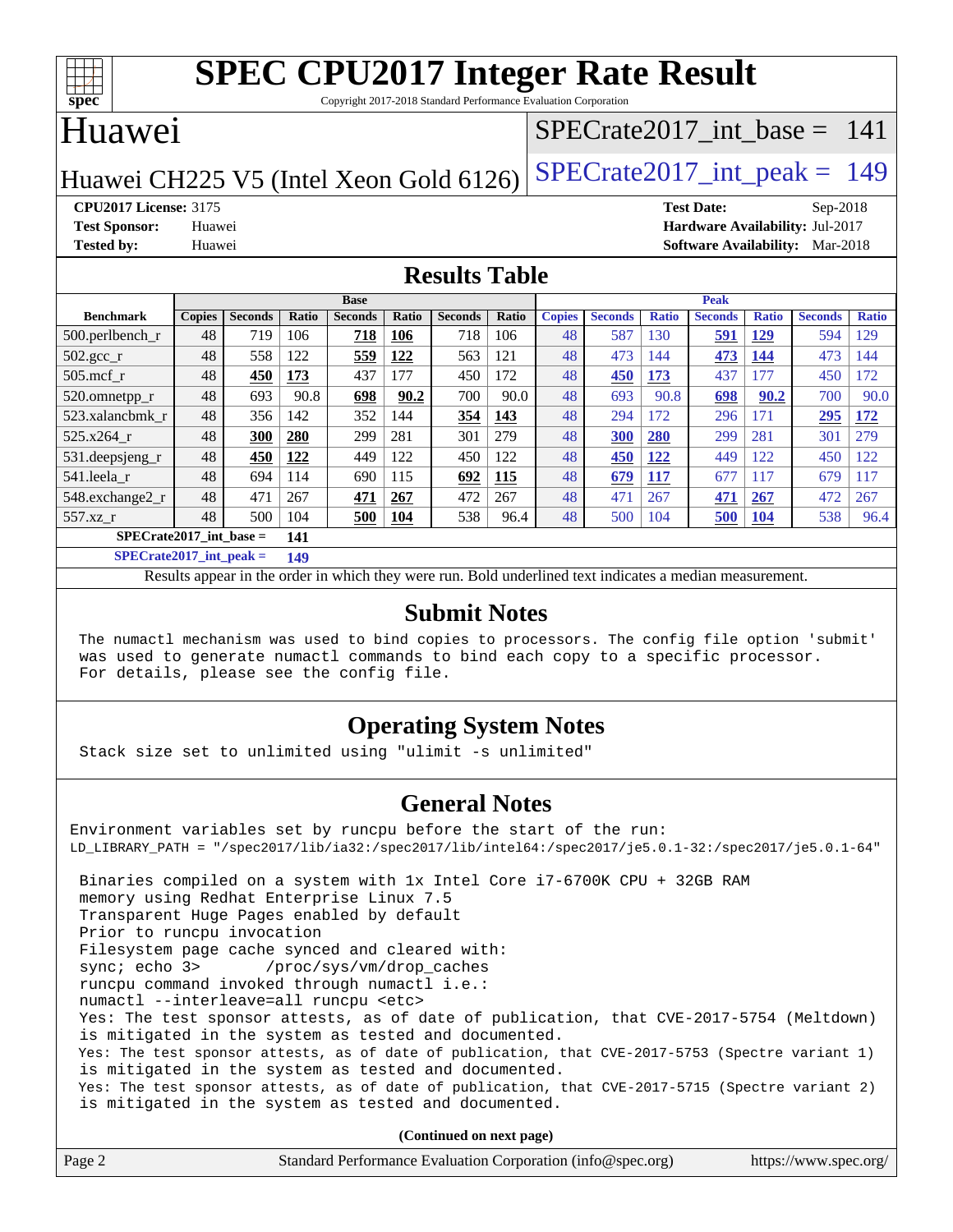

Copyright 2017-2018 Standard Performance Evaluation Corporation

## Huawei

 $SPECrate2017\_int\_base = 141$ 

Huawei CH225 V5 (Intel Xeon Gold 6126) SPECrate  $2017$  int peak = 149

**[Tested by:](http://www.spec.org/auto/cpu2017/Docs/result-fields.html#Testedby)** Huawei **[Software Availability:](http://www.spec.org/auto/cpu2017/Docs/result-fields.html#SoftwareAvailability)** Mar-2018

**[CPU2017 License:](http://www.spec.org/auto/cpu2017/Docs/result-fields.html#CPU2017License)** 3175 **[Test Date:](http://www.spec.org/auto/cpu2017/Docs/result-fields.html#TestDate)** Sep-2018 **[Test Sponsor:](http://www.spec.org/auto/cpu2017/Docs/result-fields.html#TestSponsor)** Huawei **[Hardware Availability:](http://www.spec.org/auto/cpu2017/Docs/result-fields.html#HardwareAvailability)** Jul-2017

#### **[General Notes \(Continued\)](http://www.spec.org/auto/cpu2017/Docs/result-fields.html#GeneralNotes)**

 jemalloc, a general purpose malloc implementation built with the RedHat Enterprise 7.5, and the system compiler gcc 4.8.5 sources available from jemalloc.net or <https://github.com/jemalloc/jemalloc/releases> **[Platform Notes](http://www.spec.org/auto/cpu2017/Docs/result-fields.html#PlatformNotes)** BIOS configuration: Power Policy Set to Performance SNC Set to Enabled IMC Interleaving Set to 1-way Interleave XPT Prefetch Set to Enabled Sysinfo program /spec2017/bin/sysinfo Rev: r5797 of 2017-06-14 96c45e4568ad54c135fd618bcc091c0f running on localhost.localdomain Mon Sep 10 05:12:39 2018 SUT (System Under Test) info as seen by some common utilities. For more information on this section, see <https://www.spec.org/cpu2017/Docs/config.html#sysinfo> From /proc/cpuinfo model name : Intel(R) Xeon(R) Gold 6126 CPU @ 2.60GHz 2 "physical id"s (chips) 48 "processors" cores, siblings (Caution: counting these is hw and system dependent. The following excerpts from /proc/cpuinfo might not be reliable. Use with caution.) cpu cores : 12 siblings : 24 physical 0: cores 0 1 2 4 5 6 8 9 10 11 13 14 physical 1: cores 0 1 3 5 6 8 9 10 11 12 13 14 From lscpu: Architecture: x86\_64 CPU op-mode(s): 32-bit, 64-bit Byte Order: Little Endian  $CPU(s):$  48 On-line CPU(s) list: 0-47 Thread(s) per core: 2 Core(s) per socket: 12 Socket(s): 2 NUMA node(s): 4 Vendor ID: GenuineIntel CPU family: 6 Model: 85 Model name: Intel(R) Xeon(R) Gold 6126 CPU @ 2.60GHz Stepping: 4 CPU MHz: 2600.000 **(Continued on next page)**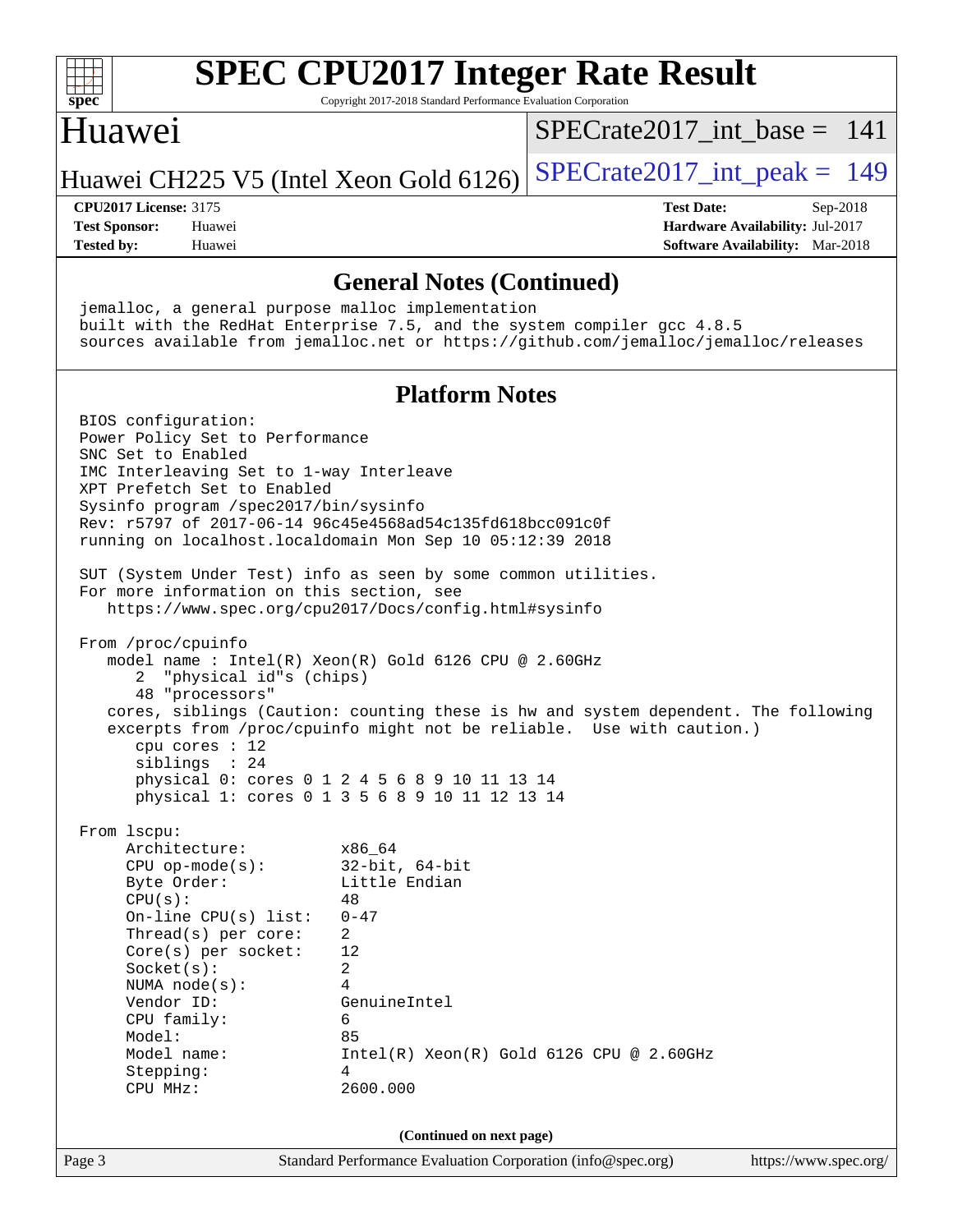| spec <sup>®</sup>                                                                                                                                         |                                                                                                                                                                                                                                                                                                                                                                                                                       | Copyright 2017-2018 Standard Performance Evaluation Corporation                                                                                                                                                    | <b>SPEC CPU2017 Integer Rate Result</b>                                                             |
|-----------------------------------------------------------------------------------------------------------------------------------------------------------|-----------------------------------------------------------------------------------------------------------------------------------------------------------------------------------------------------------------------------------------------------------------------------------------------------------------------------------------------------------------------------------------------------------------------|--------------------------------------------------------------------------------------------------------------------------------------------------------------------------------------------------------------------|-----------------------------------------------------------------------------------------------------|
| Huawei                                                                                                                                                    |                                                                                                                                                                                                                                                                                                                                                                                                                       |                                                                                                                                                                                                                    | $SPECrate2017$ int base = 141                                                                       |
|                                                                                                                                                           |                                                                                                                                                                                                                                                                                                                                                                                                                       | Huawei CH225 V5 (Intel Xeon Gold 6126)                                                                                                                                                                             | $SPECrate2017\_int\_peak = 149$                                                                     |
| <b>CPU2017 License: 3175</b><br><b>Test Sponsor:</b><br><b>Tested by:</b>                                                                                 | Huawei<br>Huawei                                                                                                                                                                                                                                                                                                                                                                                                      |                                                                                                                                                                                                                    | <b>Test Date:</b><br>Sep-2018<br>Hardware Availability: Jul-2017<br>Software Availability: Mar-2018 |
|                                                                                                                                                           |                                                                                                                                                                                                                                                                                                                                                                                                                       | <b>Platform Notes (Continued)</b>                                                                                                                                                                                  |                                                                                                     |
| BogoMIPS:<br>L1d cache:<br>Lli cache:<br>$L2$ cache:<br>L3 cache:                                                                                         | Virtualization:<br>NUMA node0 CPU(s):<br>NUMA nodel CPU(s):<br>NUMA $node2$ $CPU(s)$ :<br>NUMA node3 CPU(s):                                                                                                                                                                                                                                                                                                          | 5205.18<br>$VT - x$<br>32K<br>32K<br>1024K<br>19712K<br>$0-2, 6-8, 24-26, 30-32$<br>$3 - 5, 9 - 11, 27 - 29, 33 - 35$<br>$12 - 14, 17 - 19, 36 - 38, 41 - 43$<br>$15, 16, 20 - 23, 39, 40, 44 - 47$                |                                                                                                     |
| physical chip.<br>node distances:<br>node<br>$\overline{0}$<br>0:<br>10<br>1:<br>2:<br>21<br>3:<br>21<br>From /proc/meminfo<br>MemTotal:<br>Hugepagesize: | /proc/cpuinfo cache data<br>cache size $: 19712$ KB<br>$available: 4 nodes (0-3)$<br>node 0 size: 96433 MB<br>node 0 free: 93521 MB<br>node 1 size: 98304 MB<br>node 1 free: 95919 MB<br>node 2 size: 98304 MB<br>node 2 free: 96043 MB<br>node 3 size: 98304 MB<br>node 3 free: 95984 MB<br>1<br>2<br>3<br>21<br>11<br>21<br>11 10 21<br>- 21<br>21 10<br>11<br>21<br>- 11<br>10<br>394168652 kB<br>HugePages_Total: | node 0 cpus: 0 1 2 6 7 8 24 25 26 30 31 32<br>node 1 cpus: 3 4 5 9 10 11 27 28 29 33 34 35<br>node 2 cpus: 12 13 14 17 18 19 36 37 38 41 42 43<br>node 3 cpus: 15 16 20 21 22 23 39 40 44 45 46 47<br>0<br>2048 kB | From numactl --hardware WARNING: a numactl 'node' might or might not correspond to a                |
| os-release:<br>ID="rhel"                                                                                                                                  | From /etc/*release* /etc/*version*<br>VERSION="7.3 (Maipo)"<br>ID_LIKE="fedora"                                                                                                                                                                                                                                                                                                                                       | NAME="Red Hat Enterprise Linux Server"                                                                                                                                                                             |                                                                                                     |
|                                                                                                                                                           |                                                                                                                                                                                                                                                                                                                                                                                                                       | (Continued on next page)                                                                                                                                                                                           |                                                                                                     |
| Page 4                                                                                                                                                    |                                                                                                                                                                                                                                                                                                                                                                                                                       | Standard Performance Evaluation Corporation (info@spec.org)                                                                                                                                                        | https://www.spec.org/                                                                               |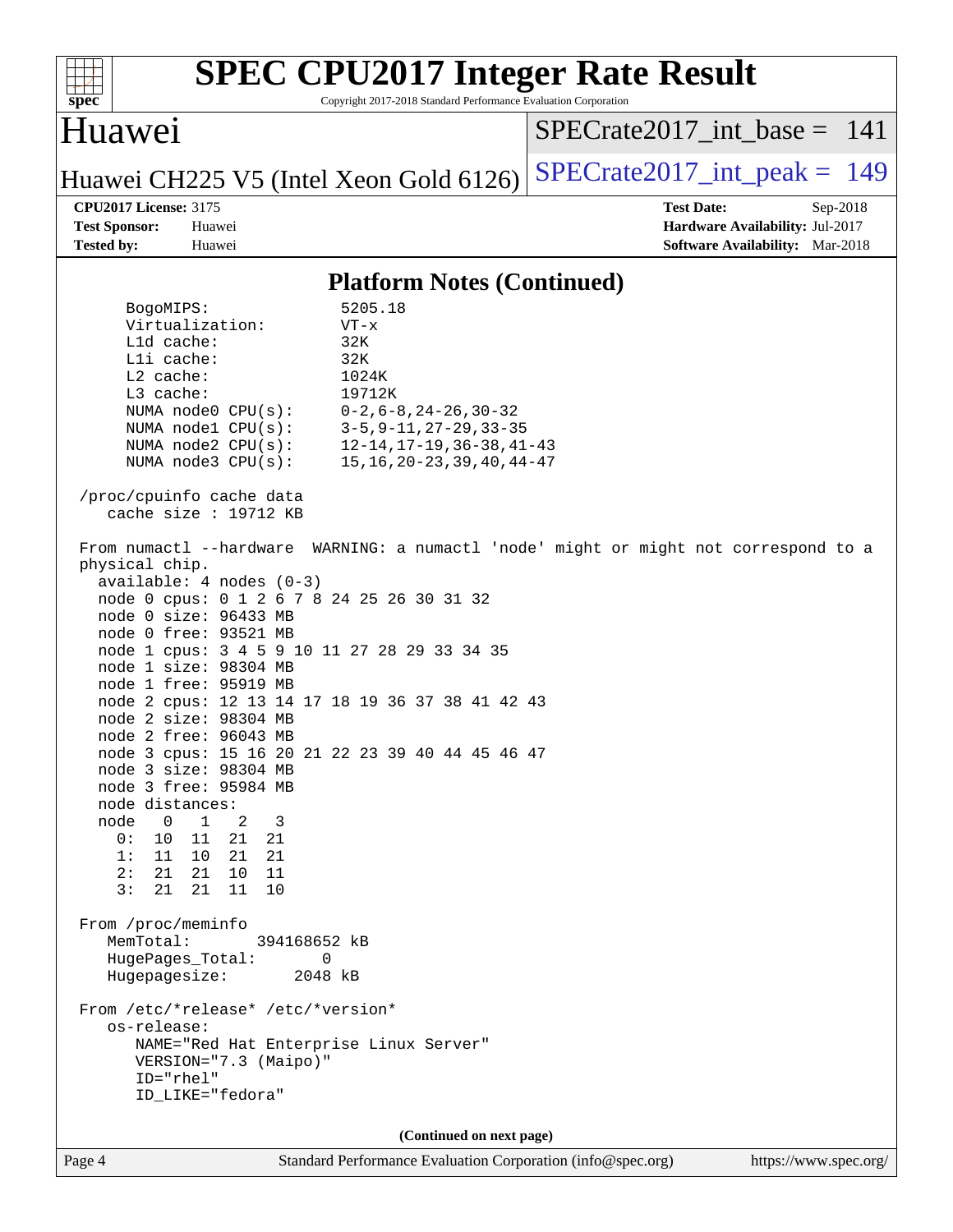| <b>SPEC CPU2017 Integer Rate Result</b>                                                                                                                                                                                                                                                                                                                                                        |                                                                           |  |  |  |
|------------------------------------------------------------------------------------------------------------------------------------------------------------------------------------------------------------------------------------------------------------------------------------------------------------------------------------------------------------------------------------------------|---------------------------------------------------------------------------|--|--|--|
| $spec^*$<br>Copyright 2017-2018 Standard Performance Evaluation Corporation                                                                                                                                                                                                                                                                                                                    |                                                                           |  |  |  |
| Huawei                                                                                                                                                                                                                                                                                                                                                                                         | $SPECrate2017\_int\_base = 141$                                           |  |  |  |
| Huawei CH225 V5 (Intel Xeon Gold 6126)                                                                                                                                                                                                                                                                                                                                                         | $SPECrate2017\_int\_peak = 149$                                           |  |  |  |
| <b>CPU2017 License: 3175</b>                                                                                                                                                                                                                                                                                                                                                                   | <b>Test Date:</b><br>Sep-2018                                             |  |  |  |
| <b>Test Sponsor:</b><br>Huawei<br><b>Tested by:</b><br>Huawei                                                                                                                                                                                                                                                                                                                                  | Hardware Availability: Jul-2017<br><b>Software Availability:</b> Mar-2018 |  |  |  |
|                                                                                                                                                                                                                                                                                                                                                                                                |                                                                           |  |  |  |
| <b>Platform Notes (Continued)</b>                                                                                                                                                                                                                                                                                                                                                              |                                                                           |  |  |  |
| VERSION ID="7.3"<br>PRETTY_NAME="Red Hat Enterprise Linux Server 7.3 (Maipo)"<br>ANSI COLOR="0;31"<br>CPE_NAME="cpe:/o:redhat:enterprise_linux:7.3:GA:server"<br>redhat-release: Red Hat Enterprise Linux Server release 7.3 (Maipo)<br>system-release: Red Hat Enterprise Linux Server release 7.3 (Maipo)<br>system-release-cpe: cpe:/o:redhat:enterprise_linux:7.3:ga:server                |                                                                           |  |  |  |
| uname $-a$ :<br>Linux localhost.localdomain 3.10.0-693.11.6.el7.x86_64 #1 SMP Thu Dec 28 14:23:39 EST<br>2017 x86_64 x86_64 x86_64 GNU/Linux                                                                                                                                                                                                                                                   |                                                                           |  |  |  |
| run-level 3 Sep 10 05:10                                                                                                                                                                                                                                                                                                                                                                       |                                                                           |  |  |  |
| SPEC is set to: /spec2017<br>Type Size Used Avail Use% Mounted on<br>Filesystem<br>/dev/sda4<br>xfs<br>400G 6.6G 394G<br>$2\frac{8}{1}$ /                                                                                                                                                                                                                                                      |                                                                           |  |  |  |
| Additional information from dmidecode follows. WARNING: Use caution when you interpret<br>this section. The 'dmidecode' program reads system data which is "intended to allow<br>hardware to be accurately determined", but the intent may not be met, as there are<br>frequent changes to hardware, firmware, and the "DMTF SMBIOS" standard.<br>BIOS INSYDE Corp. 0.80 06/27/2018<br>Memory: |                                                                           |  |  |  |
| 24x Samsung M393A2K43BB1-CTD 16 GB 2 rank 2666                                                                                                                                                                                                                                                                                                                                                 |                                                                           |  |  |  |
| (End of data from sysinfo program)                                                                                                                                                                                                                                                                                                                                                             |                                                                           |  |  |  |
| <b>Compiler Version Notes</b><br>=============                                                                                                                                                                                                                                                                                                                                                 |                                                                           |  |  |  |

 CC 500.perlbench\_r(base) 502.gcc\_r(base) 505.mcf\_r(base) 525.x264\_r(base) 557.xz\_r(base) ----------------------------------------------------------------------------- icc (ICC) 18.0.2 20180210 Copyright (C) 1985-2018 Intel Corporation. All rights reserved. ------------------------------------------------------------------------------ ============================================================================== CC 500.perlbench\_r(peak) 502.gcc\_r(peak) 505.mcf\_r(peak) 525.x264\_r(peak) 557.xz\_r(peak) ----------------------------------------------------------------------------- icc (ICC) 18.0.2 20180210 Copyright (C) 1985-2018 Intel Corporation. All rights reserved. ------------------------------------------------------------------------------

**(Continued on next page)**

Page 5 Standard Performance Evaluation Corporation [\(info@spec.org\)](mailto:info@spec.org) <https://www.spec.org/>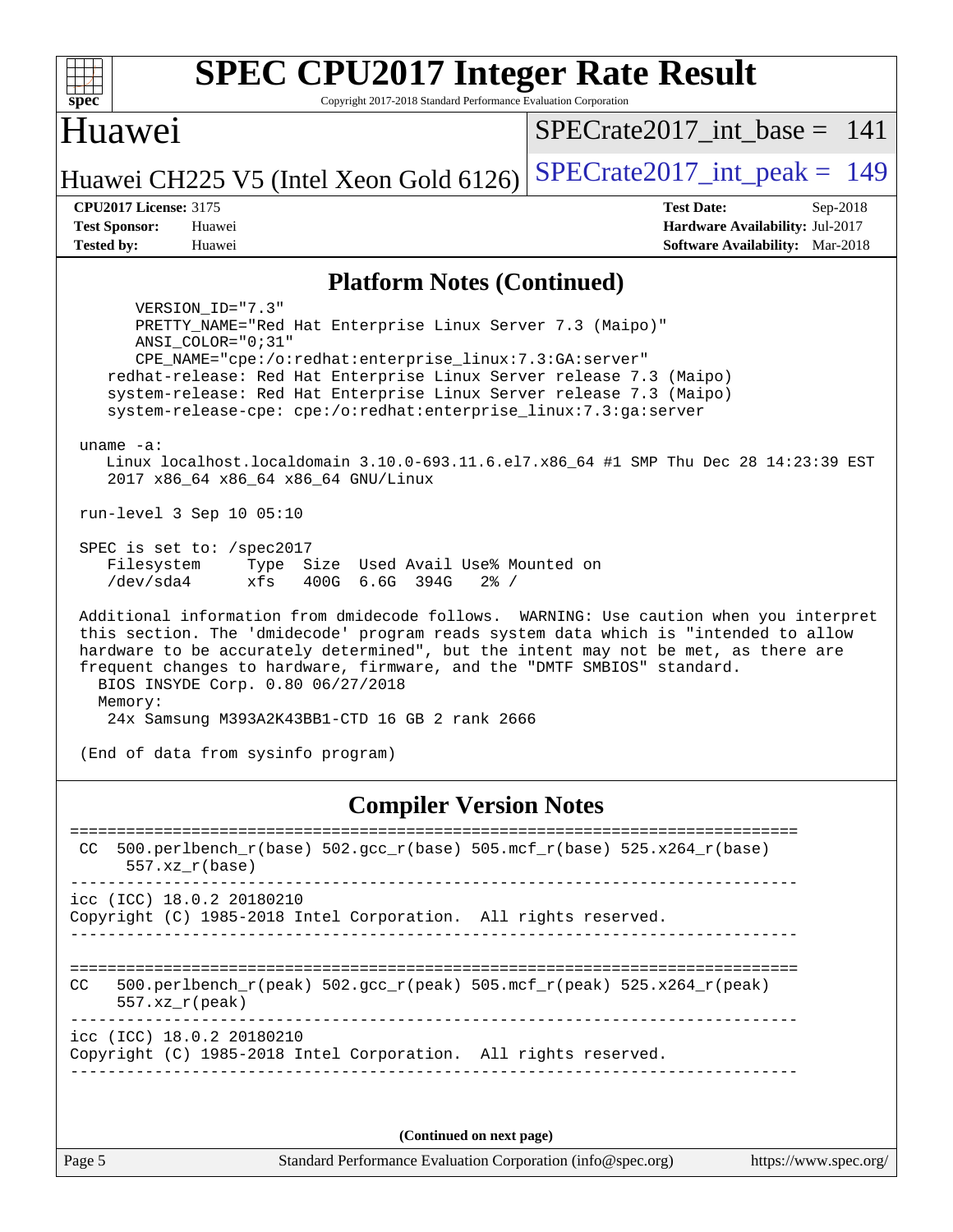

Copyright 2017-2018 Standard Performance Evaluation Corporation

## Huawei

 $SPECrate2017\_int\_base = 141$ 

Huawei CH225 V5 (Intel Xeon Gold 6126) SPECrate  $2017$ \_int\_peak = 149

**[CPU2017 License:](http://www.spec.org/auto/cpu2017/Docs/result-fields.html#CPU2017License)** 3175 **[Test Date:](http://www.spec.org/auto/cpu2017/Docs/result-fields.html#TestDate)** Sep-2018 **[Test Sponsor:](http://www.spec.org/auto/cpu2017/Docs/result-fields.html#TestSponsor)** Huawei **[Hardware Availability:](http://www.spec.org/auto/cpu2017/Docs/result-fields.html#HardwareAvailability)** Jul-2017 **[Tested by:](http://www.spec.org/auto/cpu2017/Docs/result-fields.html#Testedby)** Huawei **[Software Availability:](http://www.spec.org/auto/cpu2017/Docs/result-fields.html#SoftwareAvailability)** Mar-2018

### **[Compiler Version Notes \(Continued\)](http://www.spec.org/auto/cpu2017/Docs/result-fields.html#CompilerVersionNotes)**

| CXXC 520.omnetpp_r(base) 523.xalancbmk_r(base) 531.deepsjeng_r(base)<br>$541.$ leela $r(base)$                             |
|----------------------------------------------------------------------------------------------------------------------------|
| icpc (ICC) 18.0.2 20180210<br>Copyright (C) 1985-2018 Intel Corporation. All rights reserved.                              |
| CXXC 520.omnetpp $r(\text{peak})$ 523.xalancbmk $r(\text{peak})$ 531.deepsjeng $r(\text{peak})$<br>$541.$ leela $r$ (peak) |
| icpc (ICC) 18.0.2 20180210<br>Copyright (C) 1985-2018 Intel Corporation. All rights reserved.                              |
| FC 548. exchange2 r(base)                                                                                                  |
| ifort (IFORT) 18.0.2 20180210<br>Copyright (C) 1985-2018 Intel Corporation. All rights reserved.                           |
| 548. $exchange2 r (peak)$<br>FC.                                                                                           |
| ifort (IFORT) 18.0.2 20180210<br>Copyright (C) 1985-2018 Intel Corporation. All rights reserved.                           |

## **[Base Compiler Invocation](http://www.spec.org/auto/cpu2017/Docs/result-fields.html#BaseCompilerInvocation)**

[C benchmarks](http://www.spec.org/auto/cpu2017/Docs/result-fields.html#Cbenchmarks): [icc -m64 -std=c11](http://www.spec.org/cpu2017/results/res2018q4/cpu2017-20180911-08846.flags.html#user_CCbase_intel_icc_64bit_c11_33ee0cdaae7deeeab2a9725423ba97205ce30f63b9926c2519791662299b76a0318f32ddfffdc46587804de3178b4f9328c46fa7c2b0cd779d7a61945c91cd35)

[C++ benchmarks:](http://www.spec.org/auto/cpu2017/Docs/result-fields.html#CXXbenchmarks) [icpc -m64](http://www.spec.org/cpu2017/results/res2018q4/cpu2017-20180911-08846.flags.html#user_CXXbase_intel_icpc_64bit_4ecb2543ae3f1412ef961e0650ca070fec7b7afdcd6ed48761b84423119d1bf6bdf5cad15b44d48e7256388bc77273b966e5eb805aefd121eb22e9299b2ec9d9)

[Fortran benchmarks](http://www.spec.org/auto/cpu2017/Docs/result-fields.html#Fortranbenchmarks): [ifort -m64](http://www.spec.org/cpu2017/results/res2018q4/cpu2017-20180911-08846.flags.html#user_FCbase_intel_ifort_64bit_24f2bb282fbaeffd6157abe4f878425411749daecae9a33200eee2bee2fe76f3b89351d69a8130dd5949958ce389cf37ff59a95e7a40d588e8d3a57e0c3fd751)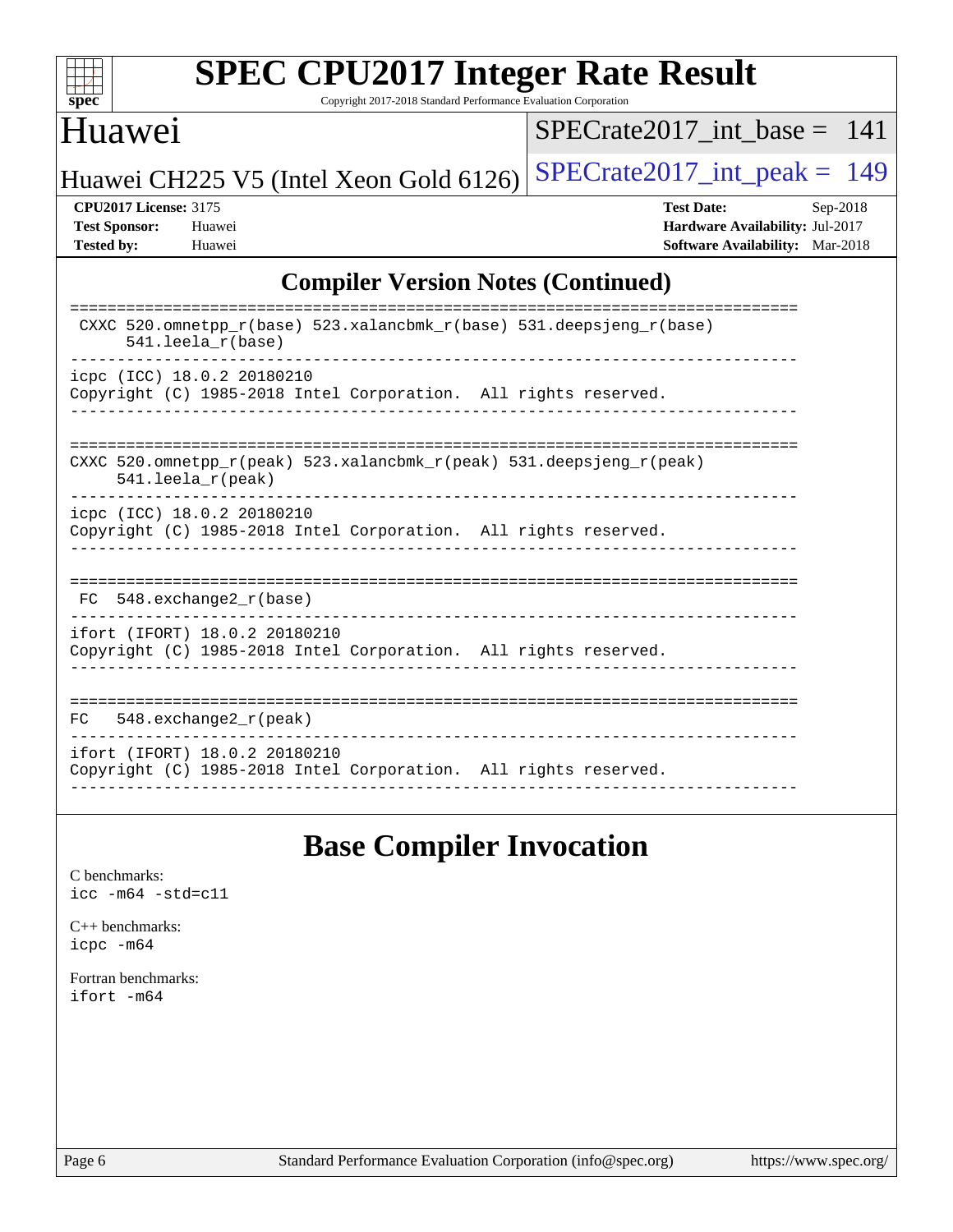

Copyright 2017-2018 Standard Performance Evaluation Corporation

## Huawei

[SPECrate2017\\_int\\_base =](http://www.spec.org/auto/cpu2017/Docs/result-fields.html#SPECrate2017intbase) 141

Huawei CH225 V5 (Intel Xeon Gold 6126) SPECrate  $2017$  int peak = 149

**[Tested by:](http://www.spec.org/auto/cpu2017/Docs/result-fields.html#Testedby)** Huawei **[Software Availability:](http://www.spec.org/auto/cpu2017/Docs/result-fields.html#SoftwareAvailability)** Mar-2018

**[CPU2017 License:](http://www.spec.org/auto/cpu2017/Docs/result-fields.html#CPU2017License)** 3175 **[Test Date:](http://www.spec.org/auto/cpu2017/Docs/result-fields.html#TestDate)** Sep-2018 **[Test Sponsor:](http://www.spec.org/auto/cpu2017/Docs/result-fields.html#TestSponsor)** Huawei **[Hardware Availability:](http://www.spec.org/auto/cpu2017/Docs/result-fields.html#HardwareAvailability)** Jul-2017

## **[Base Portability Flags](http://www.spec.org/auto/cpu2017/Docs/result-fields.html#BasePortabilityFlags)**

 500.perlbench\_r: [-DSPEC\\_LP64](http://www.spec.org/cpu2017/results/res2018q4/cpu2017-20180911-08846.flags.html#b500.perlbench_r_basePORTABILITY_DSPEC_LP64) [-DSPEC\\_LINUX\\_X64](http://www.spec.org/cpu2017/results/res2018q4/cpu2017-20180911-08846.flags.html#b500.perlbench_r_baseCPORTABILITY_DSPEC_LINUX_X64) 502.gcc\_r: [-DSPEC\\_LP64](http://www.spec.org/cpu2017/results/res2018q4/cpu2017-20180911-08846.flags.html#suite_basePORTABILITY502_gcc_r_DSPEC_LP64) 505.mcf\_r: [-DSPEC\\_LP64](http://www.spec.org/cpu2017/results/res2018q4/cpu2017-20180911-08846.flags.html#suite_basePORTABILITY505_mcf_r_DSPEC_LP64) 520.omnetpp\_r: [-DSPEC\\_LP64](http://www.spec.org/cpu2017/results/res2018q4/cpu2017-20180911-08846.flags.html#suite_basePORTABILITY520_omnetpp_r_DSPEC_LP64) 523.xalancbmk\_r: [-DSPEC\\_LP64](http://www.spec.org/cpu2017/results/res2018q4/cpu2017-20180911-08846.flags.html#suite_basePORTABILITY523_xalancbmk_r_DSPEC_LP64) [-DSPEC\\_LINUX](http://www.spec.org/cpu2017/results/res2018q4/cpu2017-20180911-08846.flags.html#b523.xalancbmk_r_baseCXXPORTABILITY_DSPEC_LINUX) 525.x264\_r: [-DSPEC\\_LP64](http://www.spec.org/cpu2017/results/res2018q4/cpu2017-20180911-08846.flags.html#suite_basePORTABILITY525_x264_r_DSPEC_LP64) 531.deepsjeng\_r: [-DSPEC\\_LP64](http://www.spec.org/cpu2017/results/res2018q4/cpu2017-20180911-08846.flags.html#suite_basePORTABILITY531_deepsjeng_r_DSPEC_LP64) 541.leela\_r: [-DSPEC\\_LP64](http://www.spec.org/cpu2017/results/res2018q4/cpu2017-20180911-08846.flags.html#suite_basePORTABILITY541_leela_r_DSPEC_LP64) 548.exchange2\_r: [-DSPEC\\_LP64](http://www.spec.org/cpu2017/results/res2018q4/cpu2017-20180911-08846.flags.html#suite_basePORTABILITY548_exchange2_r_DSPEC_LP64) 557.xz\_r: [-DSPEC\\_LP64](http://www.spec.org/cpu2017/results/res2018q4/cpu2017-20180911-08846.flags.html#suite_basePORTABILITY557_xz_r_DSPEC_LP64)

## **[Base Optimization Flags](http://www.spec.org/auto/cpu2017/Docs/result-fields.html#BaseOptimizationFlags)**

#### [C benchmarks](http://www.spec.org/auto/cpu2017/Docs/result-fields.html#Cbenchmarks):

[-Wl,-z,muldefs](http://www.spec.org/cpu2017/results/res2018q4/cpu2017-20180911-08846.flags.html#user_CCbase_link_force_multiple1_b4cbdb97b34bdee9ceefcfe54f4c8ea74255f0b02a4b23e853cdb0e18eb4525ac79b5a88067c842dd0ee6996c24547a27a4b99331201badda8798ef8a743f577) [-xCORE-AVX512](http://www.spec.org/cpu2017/results/res2018q4/cpu2017-20180911-08846.flags.html#user_CCbase_f-xCORE-AVX512) [-ipo](http://www.spec.org/cpu2017/results/res2018q4/cpu2017-20180911-08846.flags.html#user_CCbase_f-ipo) [-O3](http://www.spec.org/cpu2017/results/res2018q4/cpu2017-20180911-08846.flags.html#user_CCbase_f-O3) [-no-prec-div](http://www.spec.org/cpu2017/results/res2018q4/cpu2017-20180911-08846.flags.html#user_CCbase_f-no-prec-div) [-qopt-mem-layout-trans=3](http://www.spec.org/cpu2017/results/res2018q4/cpu2017-20180911-08846.flags.html#user_CCbase_f-qopt-mem-layout-trans_de80db37974c74b1f0e20d883f0b675c88c3b01e9d123adea9b28688d64333345fb62bc4a798493513fdb68f60282f9a726aa07f478b2f7113531aecce732043) [-L/usr/local/je5.0.1-64/lib](http://www.spec.org/cpu2017/results/res2018q4/cpu2017-20180911-08846.flags.html#user_CCbase_jemalloc_link_path64_4b10a636b7bce113509b17f3bd0d6226c5fb2346b9178c2d0232c14f04ab830f976640479e5c33dc2bcbbdad86ecfb6634cbbd4418746f06f368b512fced5394) [-ljemalloc](http://www.spec.org/cpu2017/results/res2018q4/cpu2017-20180911-08846.flags.html#user_CCbase_jemalloc_link_lib_d1249b907c500fa1c0672f44f562e3d0f79738ae9e3c4a9c376d49f265a04b9c99b167ecedbf6711b3085be911c67ff61f150a17b3472be731631ba4d0471706)

#### [C++ benchmarks:](http://www.spec.org/auto/cpu2017/Docs/result-fields.html#CXXbenchmarks)

[-Wl,-z,muldefs](http://www.spec.org/cpu2017/results/res2018q4/cpu2017-20180911-08846.flags.html#user_CXXbase_link_force_multiple1_b4cbdb97b34bdee9ceefcfe54f4c8ea74255f0b02a4b23e853cdb0e18eb4525ac79b5a88067c842dd0ee6996c24547a27a4b99331201badda8798ef8a743f577) [-xCORE-AVX512](http://www.spec.org/cpu2017/results/res2018q4/cpu2017-20180911-08846.flags.html#user_CXXbase_f-xCORE-AVX512) [-ipo](http://www.spec.org/cpu2017/results/res2018q4/cpu2017-20180911-08846.flags.html#user_CXXbase_f-ipo) [-O3](http://www.spec.org/cpu2017/results/res2018q4/cpu2017-20180911-08846.flags.html#user_CXXbase_f-O3) [-no-prec-div](http://www.spec.org/cpu2017/results/res2018q4/cpu2017-20180911-08846.flags.html#user_CXXbase_f-no-prec-div) [-qopt-mem-layout-trans=3](http://www.spec.org/cpu2017/results/res2018q4/cpu2017-20180911-08846.flags.html#user_CXXbase_f-qopt-mem-layout-trans_de80db37974c74b1f0e20d883f0b675c88c3b01e9d123adea9b28688d64333345fb62bc4a798493513fdb68f60282f9a726aa07f478b2f7113531aecce732043) [-L/usr/local/je5.0.1-64/lib](http://www.spec.org/cpu2017/results/res2018q4/cpu2017-20180911-08846.flags.html#user_CXXbase_jemalloc_link_path64_4b10a636b7bce113509b17f3bd0d6226c5fb2346b9178c2d0232c14f04ab830f976640479e5c33dc2bcbbdad86ecfb6634cbbd4418746f06f368b512fced5394) [-ljemalloc](http://www.spec.org/cpu2017/results/res2018q4/cpu2017-20180911-08846.flags.html#user_CXXbase_jemalloc_link_lib_d1249b907c500fa1c0672f44f562e3d0f79738ae9e3c4a9c376d49f265a04b9c99b167ecedbf6711b3085be911c67ff61f150a17b3472be731631ba4d0471706)

#### [Fortran benchmarks](http://www.spec.org/auto/cpu2017/Docs/result-fields.html#Fortranbenchmarks):

[-Wl,-z,muldefs](http://www.spec.org/cpu2017/results/res2018q4/cpu2017-20180911-08846.flags.html#user_FCbase_link_force_multiple1_b4cbdb97b34bdee9ceefcfe54f4c8ea74255f0b02a4b23e853cdb0e18eb4525ac79b5a88067c842dd0ee6996c24547a27a4b99331201badda8798ef8a743f577) [-xCORE-AVX512](http://www.spec.org/cpu2017/results/res2018q4/cpu2017-20180911-08846.flags.html#user_FCbase_f-xCORE-AVX512) [-ipo](http://www.spec.org/cpu2017/results/res2018q4/cpu2017-20180911-08846.flags.html#user_FCbase_f-ipo) [-O3](http://www.spec.org/cpu2017/results/res2018q4/cpu2017-20180911-08846.flags.html#user_FCbase_f-O3) [-no-prec-div](http://www.spec.org/cpu2017/results/res2018q4/cpu2017-20180911-08846.flags.html#user_FCbase_f-no-prec-div) [-qopt-mem-layout-trans=3](http://www.spec.org/cpu2017/results/res2018q4/cpu2017-20180911-08846.flags.html#user_FCbase_f-qopt-mem-layout-trans_de80db37974c74b1f0e20d883f0b675c88c3b01e9d123adea9b28688d64333345fb62bc4a798493513fdb68f60282f9a726aa07f478b2f7113531aecce732043) [-nostandard-realloc-lhs](http://www.spec.org/cpu2017/results/res2018q4/cpu2017-20180911-08846.flags.html#user_FCbase_f_2003_std_realloc_82b4557e90729c0f113870c07e44d33d6f5a304b4f63d4c15d2d0f1fab99f5daaed73bdb9275d9ae411527f28b936061aa8b9c8f2d63842963b95c9dd6426b8a) [-L/usr/local/je5.0.1-64/lib](http://www.spec.org/cpu2017/results/res2018q4/cpu2017-20180911-08846.flags.html#user_FCbase_jemalloc_link_path64_4b10a636b7bce113509b17f3bd0d6226c5fb2346b9178c2d0232c14f04ab830f976640479e5c33dc2bcbbdad86ecfb6634cbbd4418746f06f368b512fced5394) [-ljemalloc](http://www.spec.org/cpu2017/results/res2018q4/cpu2017-20180911-08846.flags.html#user_FCbase_jemalloc_link_lib_d1249b907c500fa1c0672f44f562e3d0f79738ae9e3c4a9c376d49f265a04b9c99b167ecedbf6711b3085be911c67ff61f150a17b3472be731631ba4d0471706)

## **[Peak Compiler Invocation](http://www.spec.org/auto/cpu2017/Docs/result-fields.html#PeakCompilerInvocation)**

[C benchmarks \(except as noted below\)](http://www.spec.org/auto/cpu2017/Docs/result-fields.html#Cbenchmarksexceptasnotedbelow): [icc -m64 -std=c11](http://www.spec.org/cpu2017/results/res2018q4/cpu2017-20180911-08846.flags.html#user_CCpeak_intel_icc_64bit_c11_33ee0cdaae7deeeab2a9725423ba97205ce30f63b9926c2519791662299b76a0318f32ddfffdc46587804de3178b4f9328c46fa7c2b0cd779d7a61945c91cd35)

502.gcc\_r: [icc -m32 -std=c11 -L/home/prasadj/specdev/IC18u2\\_Internal/lin\\_18\\_0\\_20180210/compiler/lib/ia32\\_lin](http://www.spec.org/cpu2017/results/res2018q4/cpu2017-20180911-08846.flags.html#user_peakCCLD502_gcc_r_intel_icc_a481ac844e7127046fad14d498c730a1848fa901fbbb2c3dfdd5e9fbbac777c8009953946d55d8b6afe8ed0da70dd2b4f8dedbdf7ab1ee211ba70d24a5d89f85)

[C++ benchmarks \(except as noted below\):](http://www.spec.org/auto/cpu2017/Docs/result-fields.html#CXXbenchmarksexceptasnotedbelow) [icpc -m64](http://www.spec.org/cpu2017/results/res2018q4/cpu2017-20180911-08846.flags.html#user_CXXpeak_intel_icpc_64bit_4ecb2543ae3f1412ef961e0650ca070fec7b7afdcd6ed48761b84423119d1bf6bdf5cad15b44d48e7256388bc77273b966e5eb805aefd121eb22e9299b2ec9d9)

523.xalancbmk\_r: [icpc -m32 -L/home/prasadj/specdev/IC18u2\\_Internal/lin\\_18\\_0\\_20180210/compiler/lib/ia32\\_lin](http://www.spec.org/cpu2017/results/res2018q4/cpu2017-20180911-08846.flags.html#user_peakCXXLD523_xalancbmk_r_intel_icpc_c6d030cd79af6ea7d6fb64c57e8fe7ae8fe0b96fc5a3b3f4a10e3273b3d7fa9decd8263f6330cef23f751cb093a69fae84a2bf4c243500a8eed069248128076f)

[Fortran benchmarks](http://www.spec.org/auto/cpu2017/Docs/result-fields.html#Fortranbenchmarks): [ifort -m64](http://www.spec.org/cpu2017/results/res2018q4/cpu2017-20180911-08846.flags.html#user_FCpeak_intel_ifort_64bit_24f2bb282fbaeffd6157abe4f878425411749daecae9a33200eee2bee2fe76f3b89351d69a8130dd5949958ce389cf37ff59a95e7a40d588e8d3a57e0c3fd751)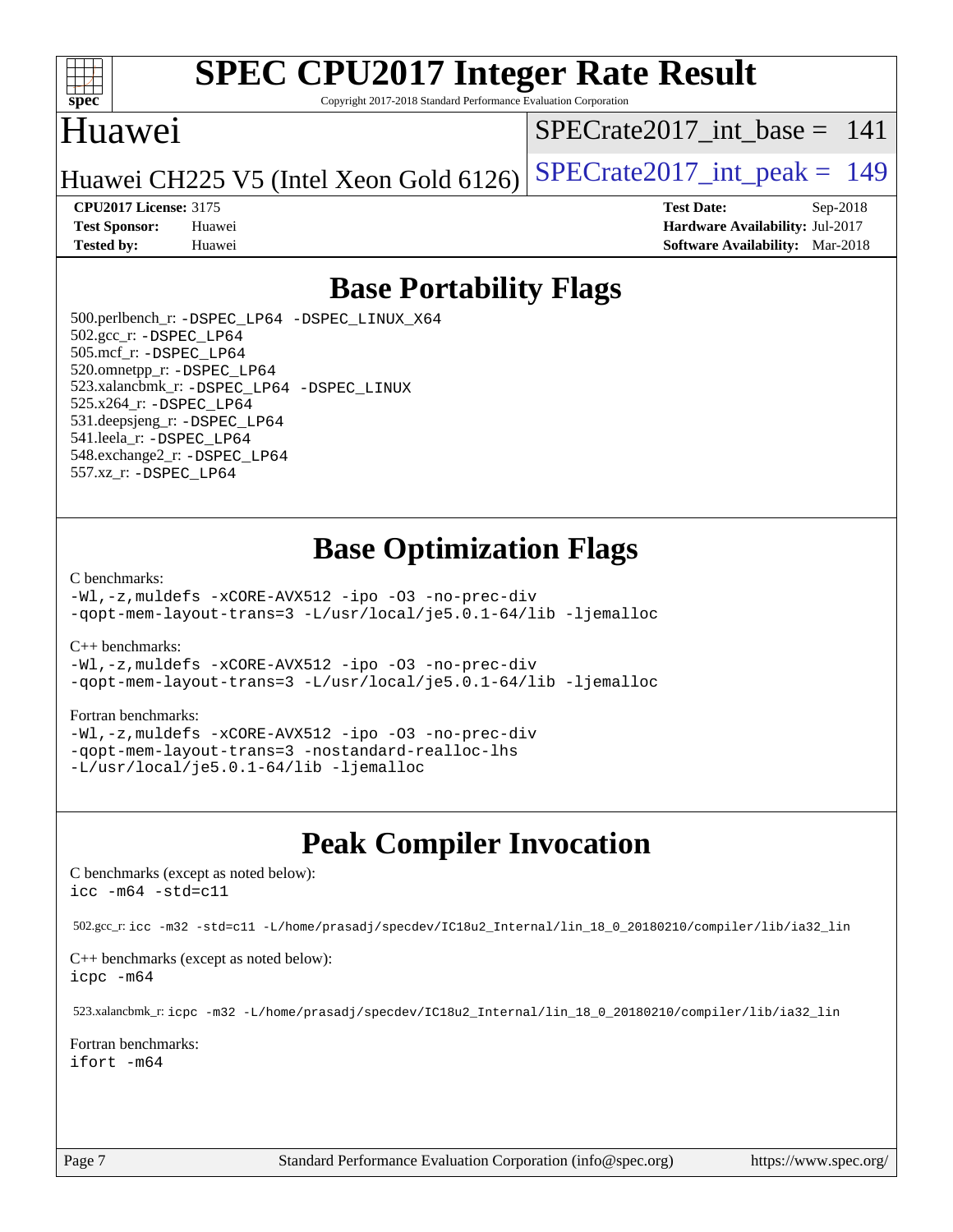

Copyright 2017-2018 Standard Performance Evaluation Corporation

## Huawei

[SPECrate2017\\_int\\_base =](http://www.spec.org/auto/cpu2017/Docs/result-fields.html#SPECrate2017intbase) 141

Huawei CH225 V5 (Intel Xeon Gold 6126) SPECrate  $2017$  int peak = 149

**[CPU2017 License:](http://www.spec.org/auto/cpu2017/Docs/result-fields.html#CPU2017License)** 3175 **[Test Date:](http://www.spec.org/auto/cpu2017/Docs/result-fields.html#TestDate)** Sep-2018 **[Test Sponsor:](http://www.spec.org/auto/cpu2017/Docs/result-fields.html#TestSponsor)** Huawei **[Hardware Availability:](http://www.spec.org/auto/cpu2017/Docs/result-fields.html#HardwareAvailability)** Jul-2017 **[Tested by:](http://www.spec.org/auto/cpu2017/Docs/result-fields.html#Testedby)** Huawei **[Software Availability:](http://www.spec.org/auto/cpu2017/Docs/result-fields.html#SoftwareAvailability)** Mar-2018

## **[Peak Portability Flags](http://www.spec.org/auto/cpu2017/Docs/result-fields.html#PeakPortabilityFlags)**

 500.perlbench\_r: [-DSPEC\\_LP64](http://www.spec.org/cpu2017/results/res2018q4/cpu2017-20180911-08846.flags.html#b500.perlbench_r_peakPORTABILITY_DSPEC_LP64) [-DSPEC\\_LINUX\\_X64](http://www.spec.org/cpu2017/results/res2018q4/cpu2017-20180911-08846.flags.html#b500.perlbench_r_peakCPORTABILITY_DSPEC_LINUX_X64) 502.gcc\_r: [-D\\_FILE\\_OFFSET\\_BITS=64](http://www.spec.org/cpu2017/results/res2018q4/cpu2017-20180911-08846.flags.html#user_peakPORTABILITY502_gcc_r_file_offset_bits_64_5ae949a99b284ddf4e95728d47cb0843d81b2eb0e18bdfe74bbf0f61d0b064f4bda2f10ea5eb90e1dcab0e84dbc592acfc5018bc955c18609f94ddb8d550002c) 505.mcf\_r: [-DSPEC\\_LP64](http://www.spec.org/cpu2017/results/res2018q4/cpu2017-20180911-08846.flags.html#suite_peakPORTABILITY505_mcf_r_DSPEC_LP64) 520.omnetpp\_r: [-DSPEC\\_LP64](http://www.spec.org/cpu2017/results/res2018q4/cpu2017-20180911-08846.flags.html#suite_peakPORTABILITY520_omnetpp_r_DSPEC_LP64) 523.xalancbmk\_r: [-D\\_FILE\\_OFFSET\\_BITS=64](http://www.spec.org/cpu2017/results/res2018q4/cpu2017-20180911-08846.flags.html#user_peakPORTABILITY523_xalancbmk_r_file_offset_bits_64_5ae949a99b284ddf4e95728d47cb0843d81b2eb0e18bdfe74bbf0f61d0b064f4bda2f10ea5eb90e1dcab0e84dbc592acfc5018bc955c18609f94ddb8d550002c) [-DSPEC\\_LINUX](http://www.spec.org/cpu2017/results/res2018q4/cpu2017-20180911-08846.flags.html#b523.xalancbmk_r_peakCXXPORTABILITY_DSPEC_LINUX) 525.x264\_r: [-DSPEC\\_LP64](http://www.spec.org/cpu2017/results/res2018q4/cpu2017-20180911-08846.flags.html#suite_peakPORTABILITY525_x264_r_DSPEC_LP64) 531.deepsjeng\_r: [-DSPEC\\_LP64](http://www.spec.org/cpu2017/results/res2018q4/cpu2017-20180911-08846.flags.html#suite_peakPORTABILITY531_deepsjeng_r_DSPEC_LP64) 541.leela\_r: [-DSPEC\\_LP64](http://www.spec.org/cpu2017/results/res2018q4/cpu2017-20180911-08846.flags.html#suite_peakPORTABILITY541_leela_r_DSPEC_LP64) 548.exchange2\_r: [-DSPEC\\_LP64](http://www.spec.org/cpu2017/results/res2018q4/cpu2017-20180911-08846.flags.html#suite_peakPORTABILITY548_exchange2_r_DSPEC_LP64) 557.xz\_r: [-DSPEC\\_LP64](http://www.spec.org/cpu2017/results/res2018q4/cpu2017-20180911-08846.flags.html#suite_peakPORTABILITY557_xz_r_DSPEC_LP64)

## **[Peak Optimization Flags](http://www.spec.org/auto/cpu2017/Docs/result-fields.html#PeakOptimizationFlags)**

[C benchmarks](http://www.spec.org/auto/cpu2017/Docs/result-fields.html#Cbenchmarks):

```
 500.perlbench_r: -Wl,-z,muldefs -prof-gen(pass 1) -prof-use(pass 2) -ipo
-xCORE-AVX512 -O3 -no-prec-div -qopt-mem-layout-trans=3
-fno-strict-overflow -L/usr/local/je5.0.1-64/lib
-ljemalloc
 502.gcc_r: -Wl,-z,muldefs -prof-gen(pass 1) -prof-use(pass 2) -ipo
-xCORE-AVX512 -O3 -no-prec-div -qopt-mem-layout-trans=3
-L/usr/local/je5.0.1-32/lib -ljemalloc
505.\text{mcf}_r: basepeak = yes
525.x264_r: basepeak = yes
557.xz r: basepeak = yes
C++ benchmarks: 
 520.omnetpp_r: basepeak = yes
 523.xalancbmk_r: -Wl,-z,muldefs -prof-gen(pass 1) -prof-use(pass 2) -ipo
-xCORE-AVX512 -O3 -no-prec-div -qopt-mem-layout-trans=3
-L/usr/local/je5.0.1-32/lib -ljemalloc
 531.deepsjeng_r: basepeak = yes
 541.leela_r: -Wl,-z,muldefs -prof-gen(pass 1) -prof-use(pass 2) -ipo
-xCORE-AVX512 -O3 -no-prec-div -qopt-mem-layout-trans=3
-L/usr/local/je5.0.1-64/lib -ljemalloc
                                       (Continued on next page)
```